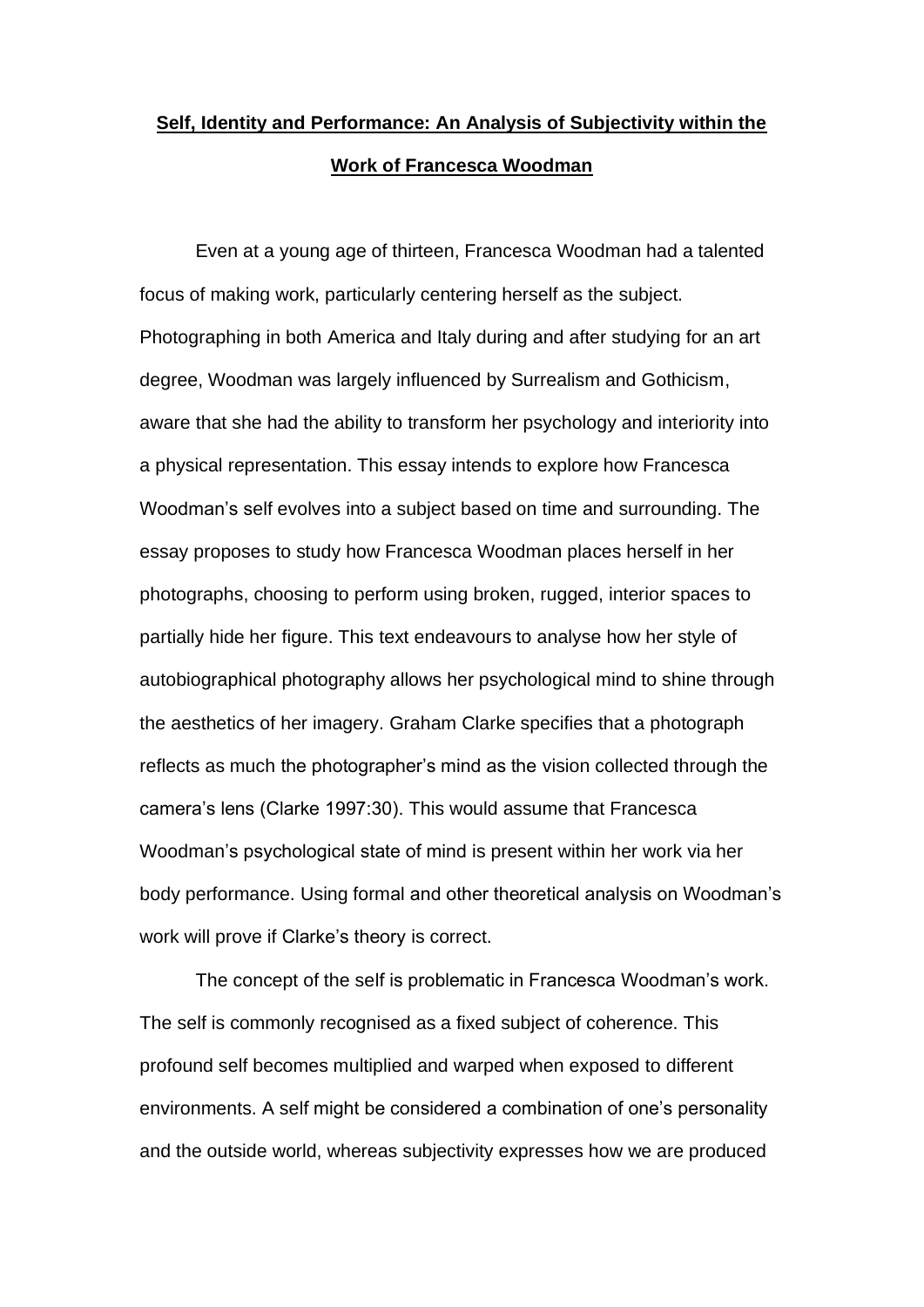as subjects. Woodman constructed her photographs by choosing her identity and performing a particular subjectivity to her audience, complicating the typical assumption of the self.



**Fig. 1.** *'House #4' Providence, Rhode Island, 1976 Francesca Woodman*

In Figure 1, we see a prime example of Woodman presenting herself as a temporary being, playing with the audience's mind and toying with her own self. On the surface of the image we question which side of the fireplace she desires to be in, but reading the photograph in depth we could question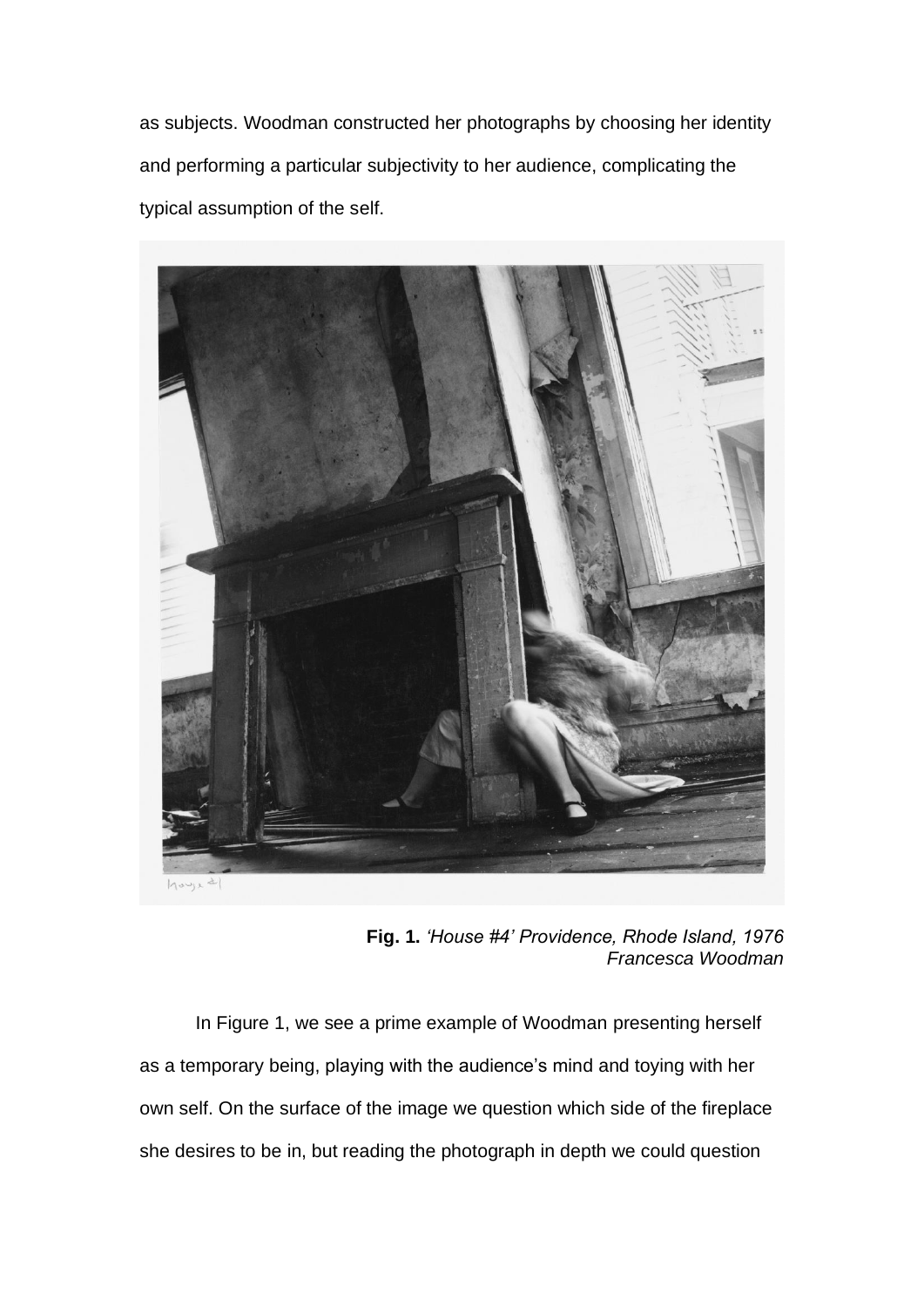what ideology she has of her self and how she perceives her self as a evanescent object in certain environments. In his text 'Scattered in Space and Time', Chris Townsend recognises the consistency of Francesca Woodman's body performance, movement and utility of the border of each image frame as if she was trying to escape her current life. To conduct her performances, Woodman uses her body to physically incorporate herself into empty spaces and found objects within the frame. In this image, she has composed the photograph so that the fireplace produces a separate subsection of the image. Woodman's overexposure of natural daylight makes the low-key fireplace and her figure key focal points. Nothing is quite vertical in the photograph; if the image were rotated ensuring the walls to be upright, the fireplace would still be out of place. This consequently, as Graham Clarke suggests, gives the viewer the option to read Francesca Woodman's state of mind as random and awkward, fashioned by her evocative constructions.

The use of her body in a small segment of the frame rebels against traditional portraiture of the time as typically, people were photographed facing the camera and sitting or standing upright for a portrait. This new, dynamic version of a portrait brings intensity and confidence to Woodman's photographs and demonstrates her positivity about using her own figure in front of a camera and future audience. Therefore, Woodman's work was already a clear concept produced by young aptitude, even though she was learning concurrently. (Townsend, C. 2006:7)

Susan Bright draws attention to the poignancy of the body in performance art. She asserts that performance in photography provides evidentiary documents of experience from the past. Contemporary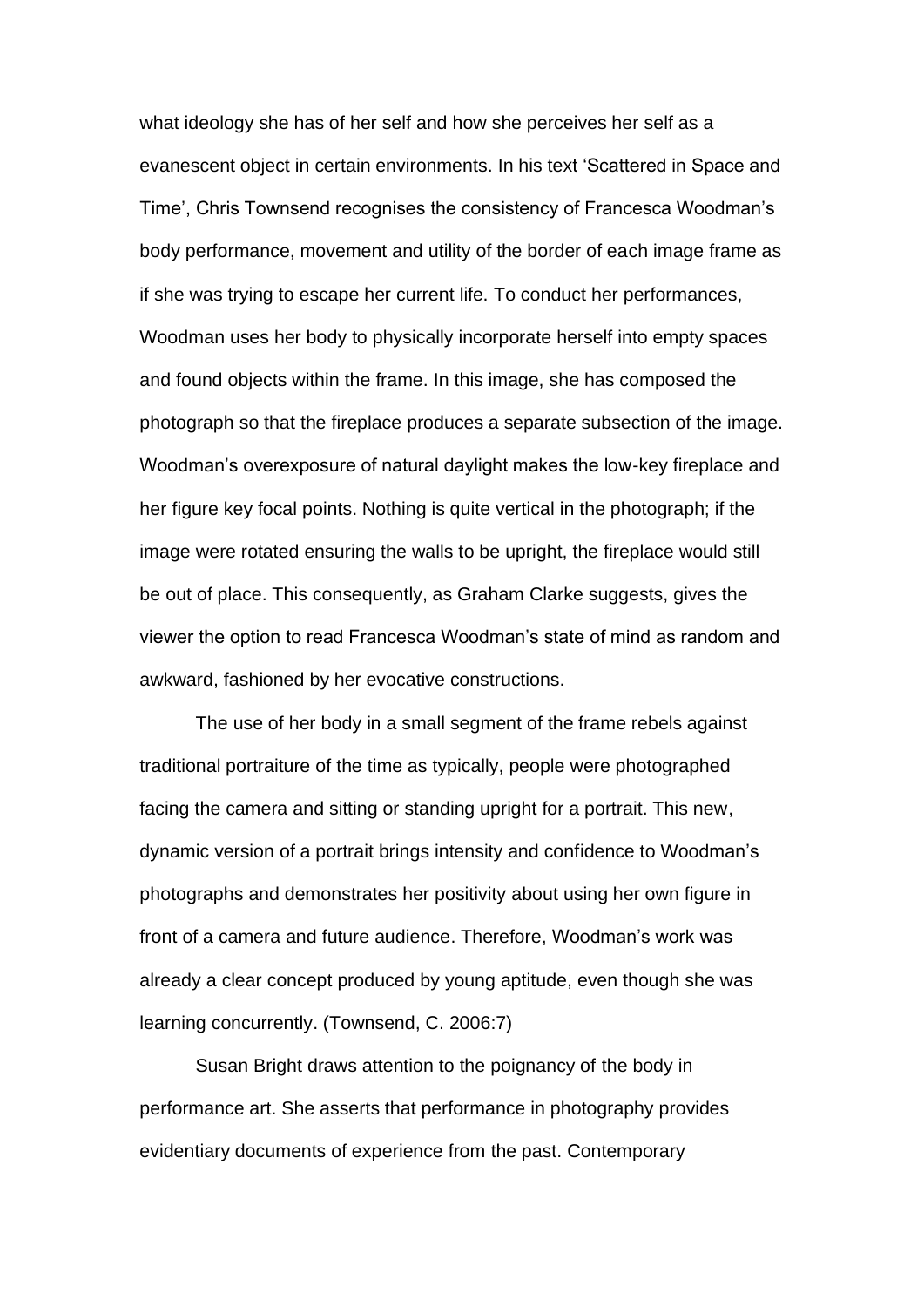performance photography has developed to become more constructive, providing posed narratives within the imagery. Bright's key theory here proposes that this construction is an expressive action to represent the self and one's identity (Bright 2010:181-3). Mark Durant progresses this, noting that performance in a photograph allows a narrative to be generated. An arrangement of intimacy, exposure of the body and experimentation presents a playful document of privacy and space to be assembled for the public eye. Photography has helped the performance in Woodman's work by freezing the short-lived actions into static primary objects, whereas the performance assists the photograph by supplying it with a stage for her to construct a frozen design for others to analyse (Durant 2010:31-7).

Even though Woodman is agile in her performances, they are staged as a fixed construction of the representation of her state of mind. On one side of the fireplace (Fig. 1.) Woodman's foot is quite static, where the other side shows movement. The use of her moving body while the shutter is open expresses her activity, whereas the darker side of the fireplace looks like a mystery world, making her other leg looks more ethereal. Using movement questions her own belief of her existence. She is trying to hide but is as equally exposed to her audience; one would question which world she believes is reality, and which is illusion, if there is one. This clever action of constructing herself around objects paused in time assumes the evolving of her self taking place at that moment in time, but when the shutter stops, the audience becomes prevented from ever knowing what temporary Self she was trying to adapt into.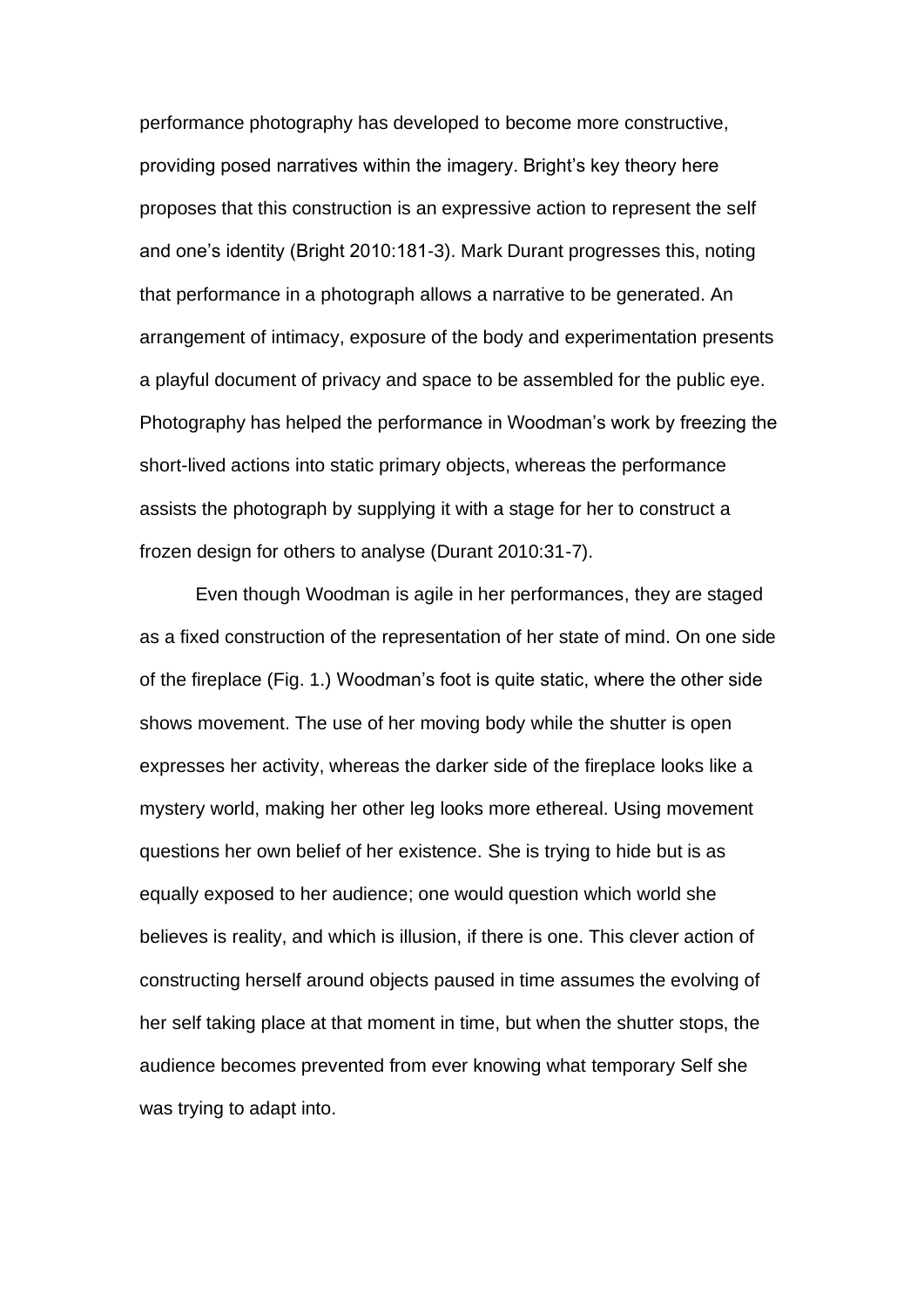Woodman has successfully placed an essence of distortion between reality and illusion in her work, camouflaging herself into a new self, using the time of the camera to construct an insight into a new Self. This sense of becoming has been largely influenced by Duane Michals, also following the Surrealist movement. She adopted his practices of blurring the human figure to symbolise dreams and reality. (Livingstone, M. 1997:10) The movement she chooses to act in her imagery, similar to Michals' (see Fig. 2.) potentially expresses this unfolding notion of a new Self.



**Fig. 2.** *'The Spirit Leaves the Body' 1968 Duane Michals*

In Michals' portrait (Fig. 2.), this spectral doubling of the self has a more literary aesthetic suggestion of the space between life and death. On the other hand, Woodman's performances are unresolved, letting the audience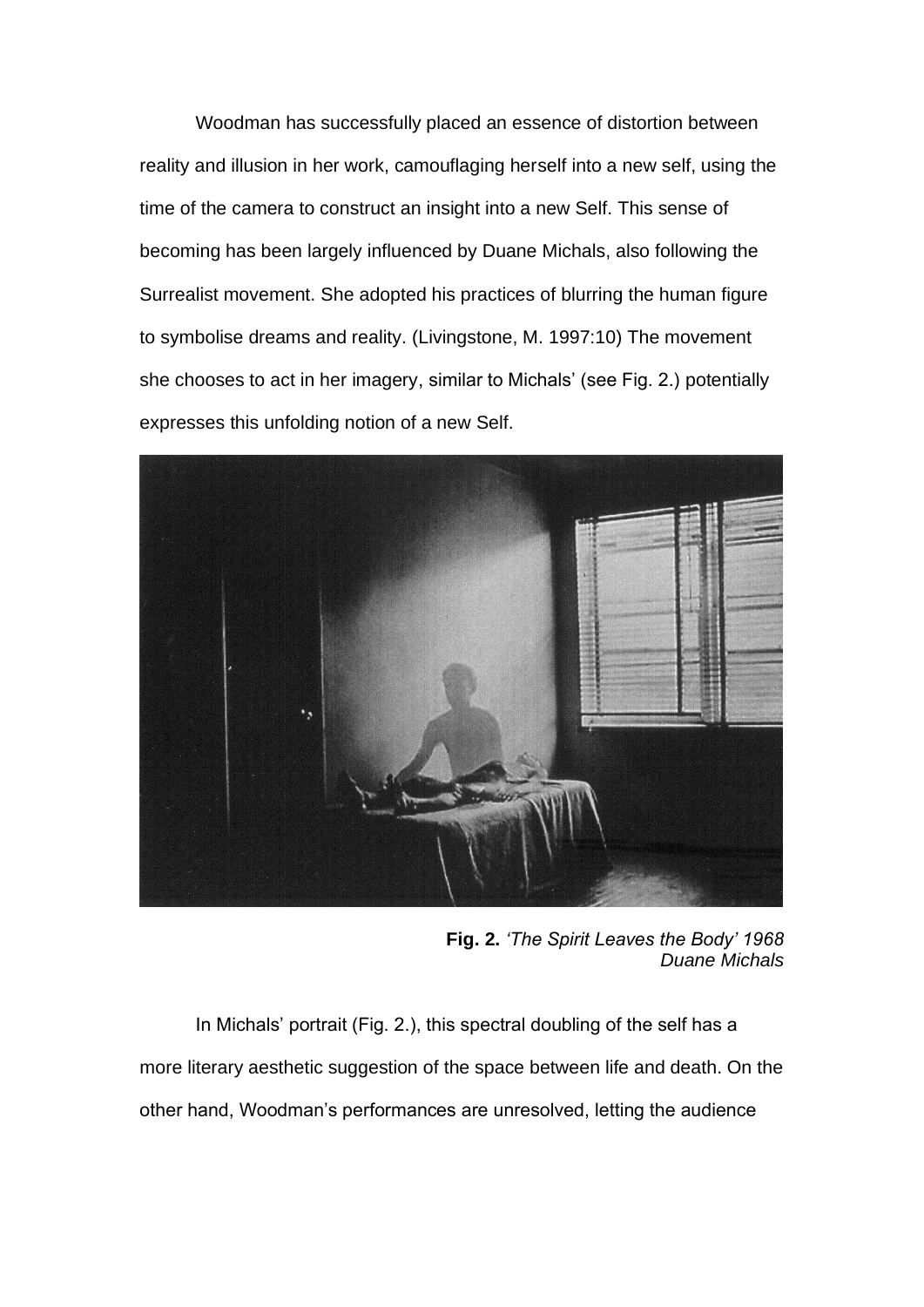determine whether her psychology is about life and death, fantasy or merely something else via their own subsequent experiences.

*'To photograph reality is to photograph nothing'.* Duane Michals, 1976 (Townsend, C 2006: 12)

Essentially, Michals is claiming his world isn't a reality; therefore a world of delusions. We might argue that this influences Woodman and in her own photographs tried to find her own fantasy world like Michals. However, unlike Michals, Francesca Woodman utilises abandoned, warehouse-like buildings to intertwine her own body within to camouflage her, suggesting that she observes herself as a person who is seen as pointless and invisible.

Roger Caillois argued in 'The Mask of Medusa' (1964) that all of mankind has a mask that people can use as an accessory; not everyone utilises it, but we are all familiar that one exists within ourselves. It is apparent that Woodman is aware of her mask, but it is the act of performance that stimulates the process of removing her mask to reveal her 'other' or perhaps putting her mask on. Whether her images are a projection of her real identity or one she has created, Caillois' theory is evident in Woodman's work. What is different in her photographs, and again links back to her problematic self, is the clarity of her knowledge of a present mask; she has the ability to control it to distort her identity to her partiality, rather than subconsciously, as Caillois seems to assume in his earlier observations. (Joyce, C. 2009: 61-86)

In every self-portrait, Woodman's playful integrity with pushing both psychological and physical boundaries with her evanescent mask proves Graham Clarke's theory of an author's mind being present in their work to be true in Francesca Woodman's case. To coincide her dreamlike imagery, the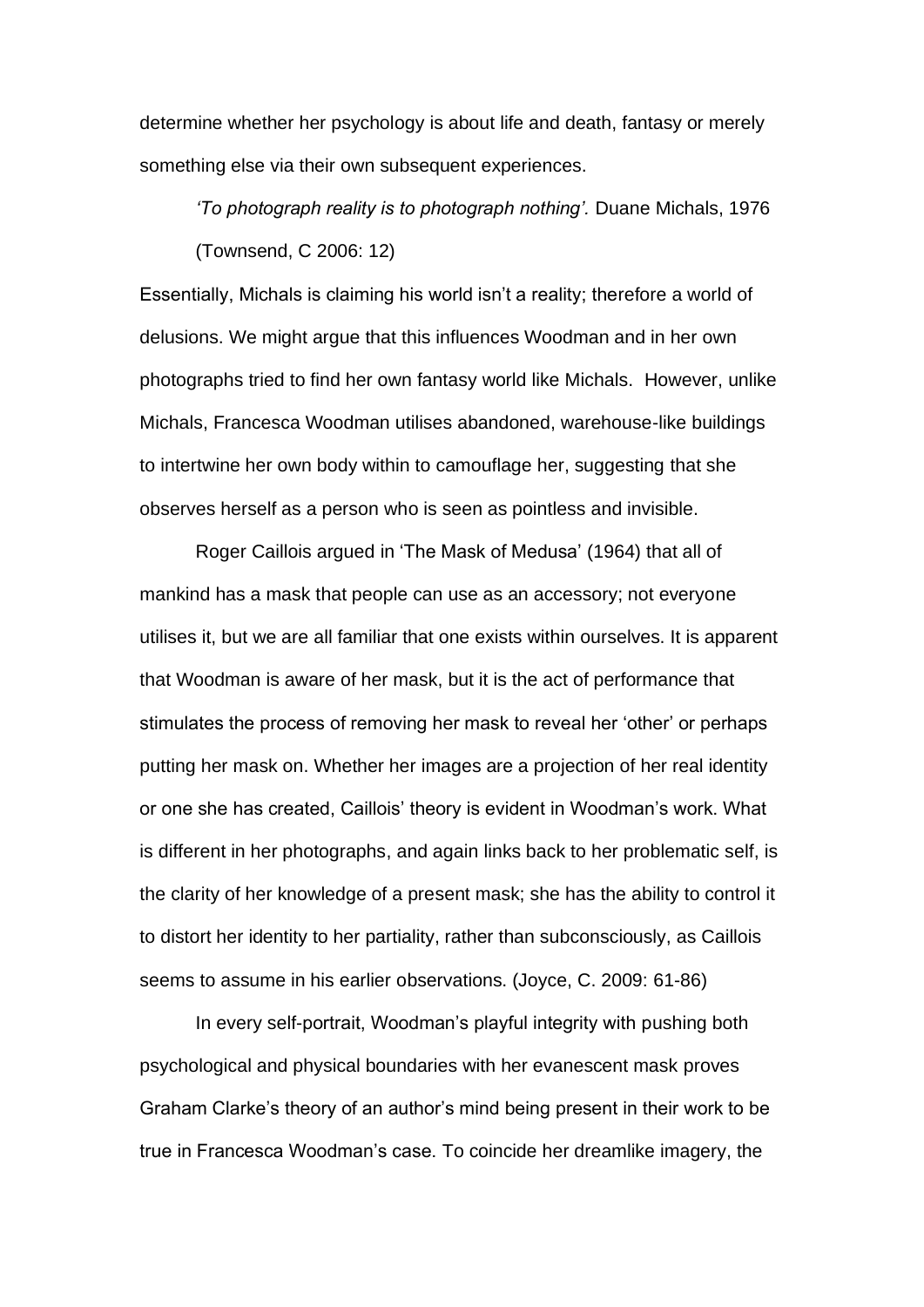majority of Woodman's works are untitled but specify a location. This could importantly signify that she can always find a space to change her mask, self and identity wherever she is.

Martin Heidegger refers to the self and becoming by reawakening the meaning of 'being'. One can only understand one's being if one knows they are being; essentially to understand yourself, you need to be aware of your existence. Time is the resource Heidegger believes is used to identify one's being and see a developing being (Krell 1994:47-79). Figure 1 visualises Heidegger's analysis of 'being'. Woodman uses photography to practice and develop her incoherent self through time, exploring and understanding her being simultaneously. She uses time to attempt dissolving into the walls, crossing the space of reality. The hidden posture in her narrative pose takes the viewer's mind into a dream state too where the audience can contemplate where she is psychologically heading.

*'Woodman is never quite with us, quite with herself'* – Chris Townsend, 2006 (Townsend. C 2006: 7)

This quote implies that her performances suppose her identity to be in an uncanny state of nothingness, where even though her body is physically in the photograph as a subject to view, her mind has fleeted elsewhere, expressing the transition of becoming another self.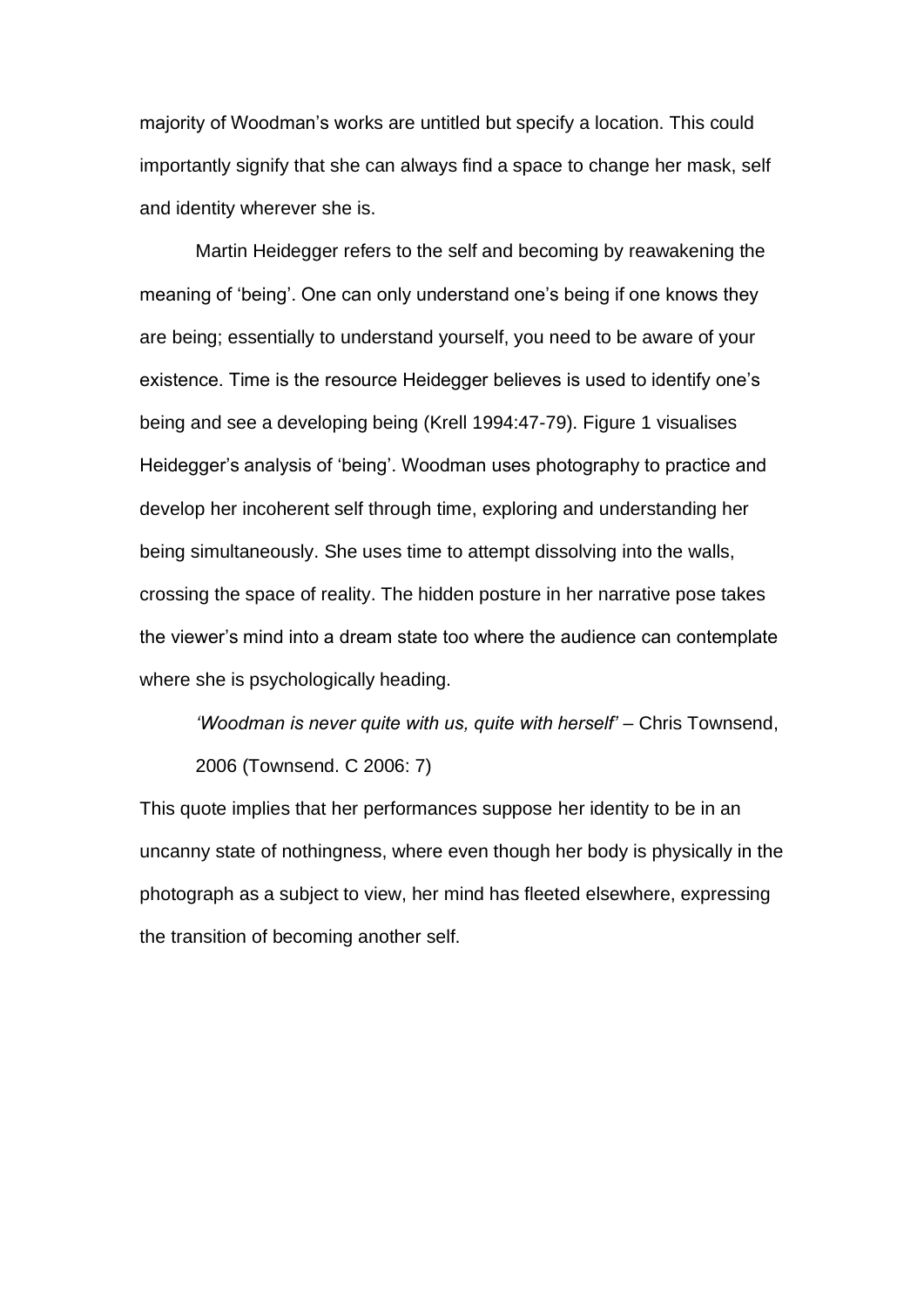

**Fig. 3** From *'Space 2' Series, Providence, Rhode Island, 1977 Francesca Woodman*

Writer and art critic Sally O'Reilly notes that the body in art is a stage of viewing the elements of one's identity, and an easy way of being able to accept the self. By photographing the body without attire, O'Reilly asserts the notion that the artist can convert the human figure into an instrument, objectifying the body into a shape without emotional value. (O'Reilly, S 2009:16-47)

The framing of this photograph (see Fig. 3.) is more upright than Figure 1, with the camera directly facing Woodman's apparently bare body. Looking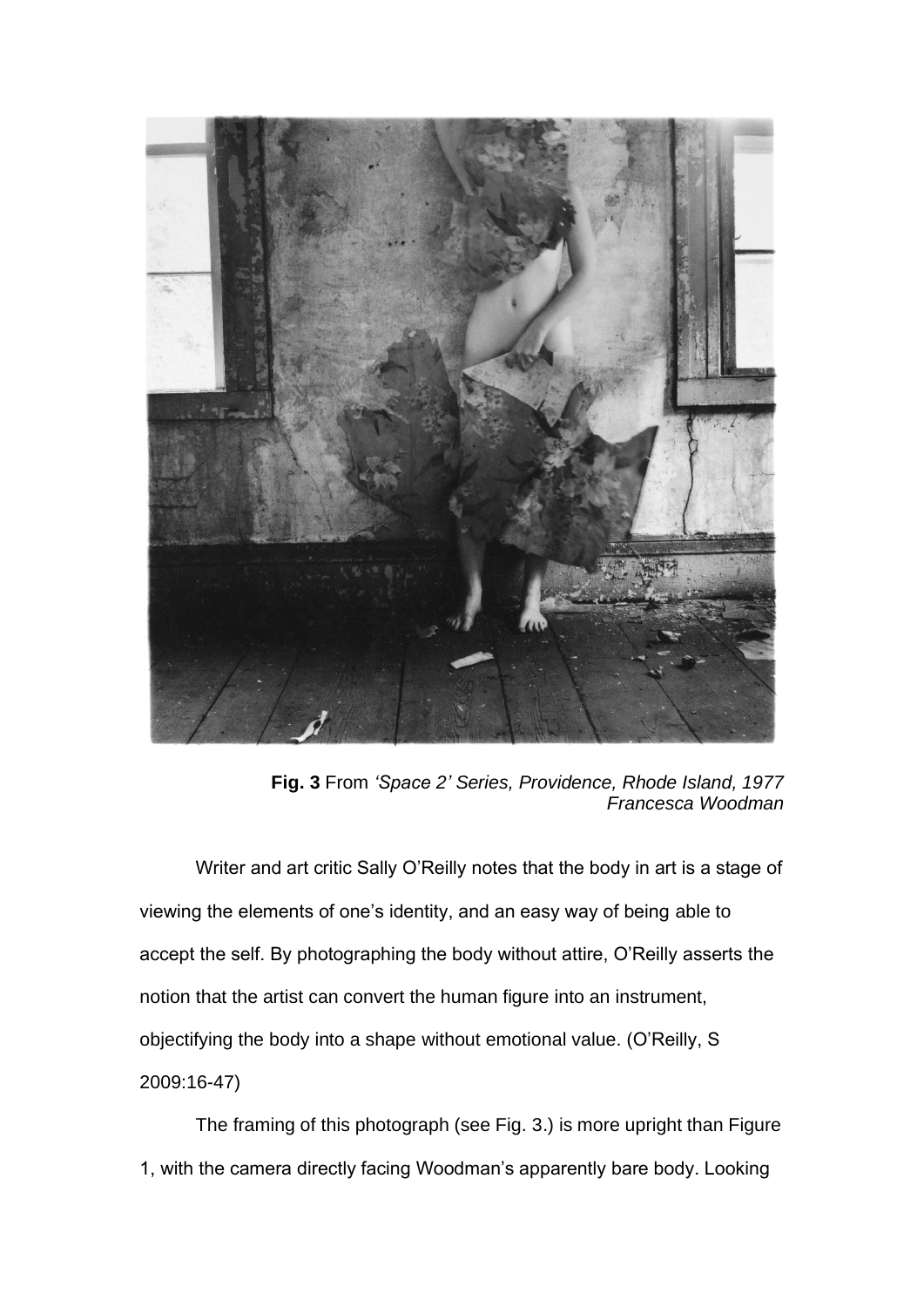at her figure from this intrusive angle makes her use of wallpaper peelings become suggestive that she is disguising herself from a perhaps invasive lifestyle. The overexposed daylight creeps through the windows, giving hints of a reality world outside her abandoned choice of space, bringing the audience back to a state of normality they can relate to. The light is almost heavenly, the flowers on the wallpaper and the soft texture of her skin create a contrast of purity against the used, jagged space she has incorporated herself within, suggesting her thoughts of being vulnerable as a female. This photograph compliments Sally O'Reilly's theory on the use of the body as a tool; Woodman acts incorporating with derelict spaces as if she is covering herself from being stared at like an object and nothing more. Using worn materials tells the audience that she considers her self as a similarly discarded tool, suggesting an interior anxiety.

Woodman uses her stage in figure 3 to dissolve into the walls, segregating herself from a reality the audience is less aware of. Art critic Hal Foster further engages with Sally O'Reilly's theory on the body being used as a tool. Instead, Foster discusses nudity as a surrealist act in photography that results from psychological disorders. Much of Woodman's work includes an essence of Surrealism, which could be using her figure to symbolise her state of mind, growing into something more than a physical surface of representation. Foster's key point is that nudity is used in art as a fetish to protect revealing anxiety, and to allow a male audience to see the body as a tool, even though the artist's intentions might be to release their anxiety. Another key point he makes about Surrealism in photography is that the body is often used in contemporary art to be shaped into a form that removes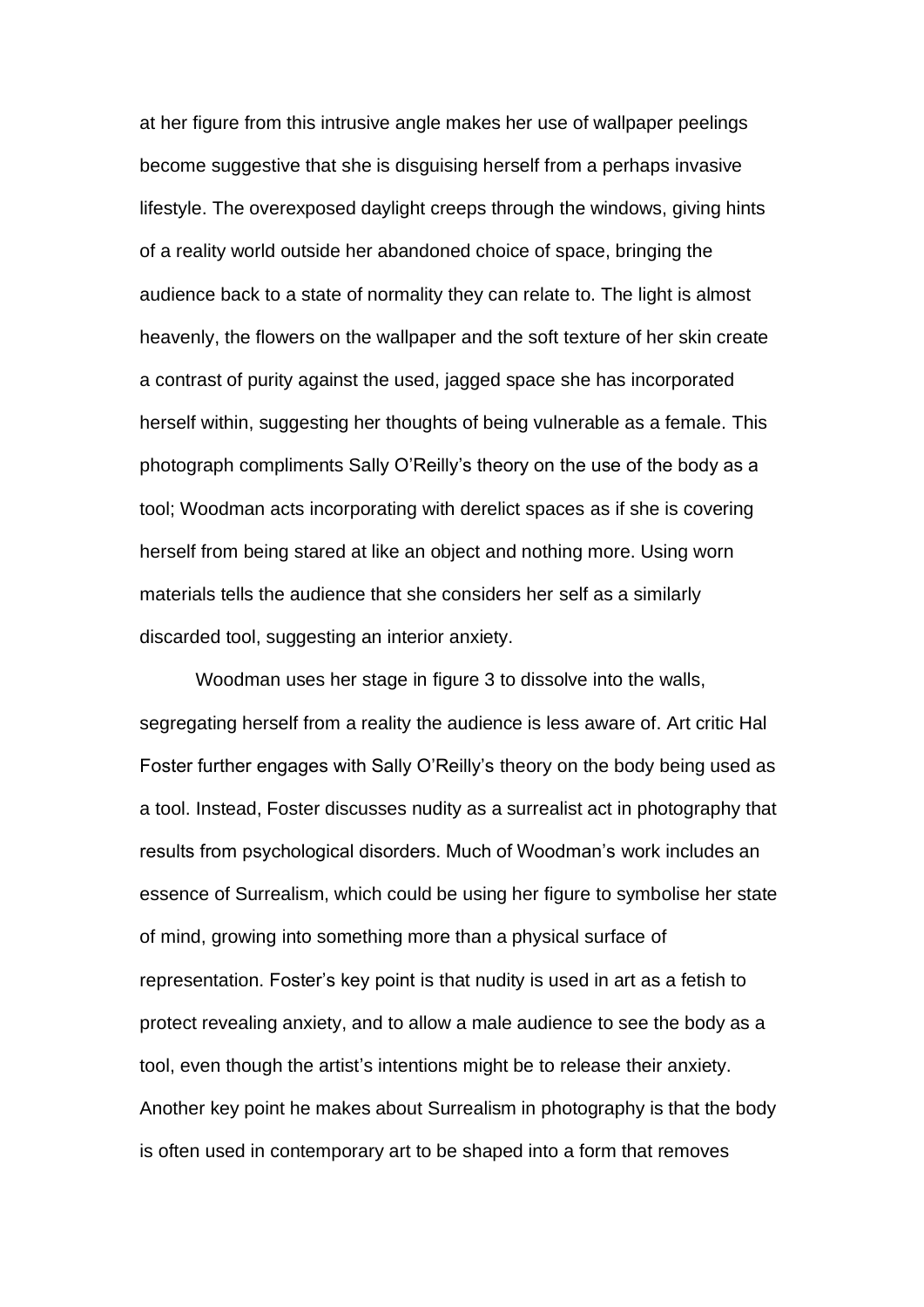gender from the body, presentation ideas on the fear of castration (Mundy, J 2001:203-227). By covering up her face, the audience judge the characteristics of Woodman's identity solely on her body position, playing a game with the viewer over a coherent self; this body could belong to anyone now. It has no identity.

As seen in figure 3, Francesca Woodman folds herself behind her interior props, therefore less of her female body is shown. This results in removing elements of her gender. However, the texture of her smooth, gentle skin against scratchy walls symbolises stereotypical feminine aspects and elegance, making the audience acknowledge that she is a woman. Covering her body could instigate the idea that she desires to temporarily forget about her gender and femininity. Foster's theory matches this photograph; Woodman employs her own body to be a mere surface of her mind. This poses an idea to the audience here that she may desire to be a fragile, dirty, static object; a tool perhaps, to be watched as a fetish. Her moving body reflects her mind like Foster argues. In the photograph, it is like she desires to be an object without soul. There is no coherent self in this piece of work.

Francesca Woodman successfully adopted techniques from the Surrealist movement to make her work a subjectivity of her identity. By placing her own body in front of the camera, she was able to provide viewers with an insight of what she thought was her self. Performing in a playful manner toyed with how the audience judged her; blurring of the body became suggestive of a temporary evolving self that alternated depending on the surroundings she placed herself in, consisting of rundown spaces suffering regular human attention. The blurring of the self in her pictures distracts viewers from seeing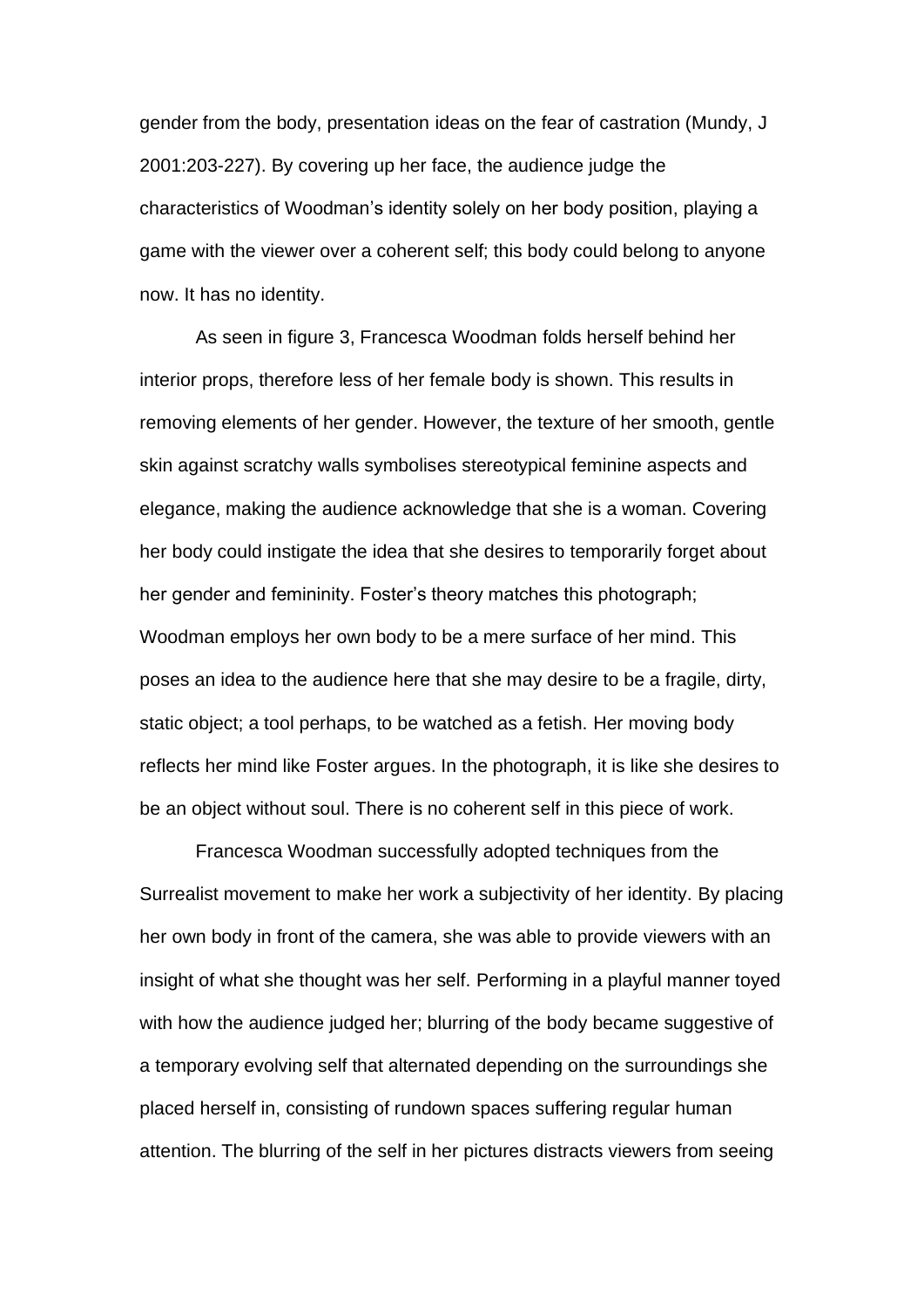her body shape, making it apparent that Woodman wanted her audience to contemplate her mind more than her figure. Francesca Woodman's selfrepresentative performances reflect elements of her incoherent interiority, and a forever changing self.

**Illustration References:**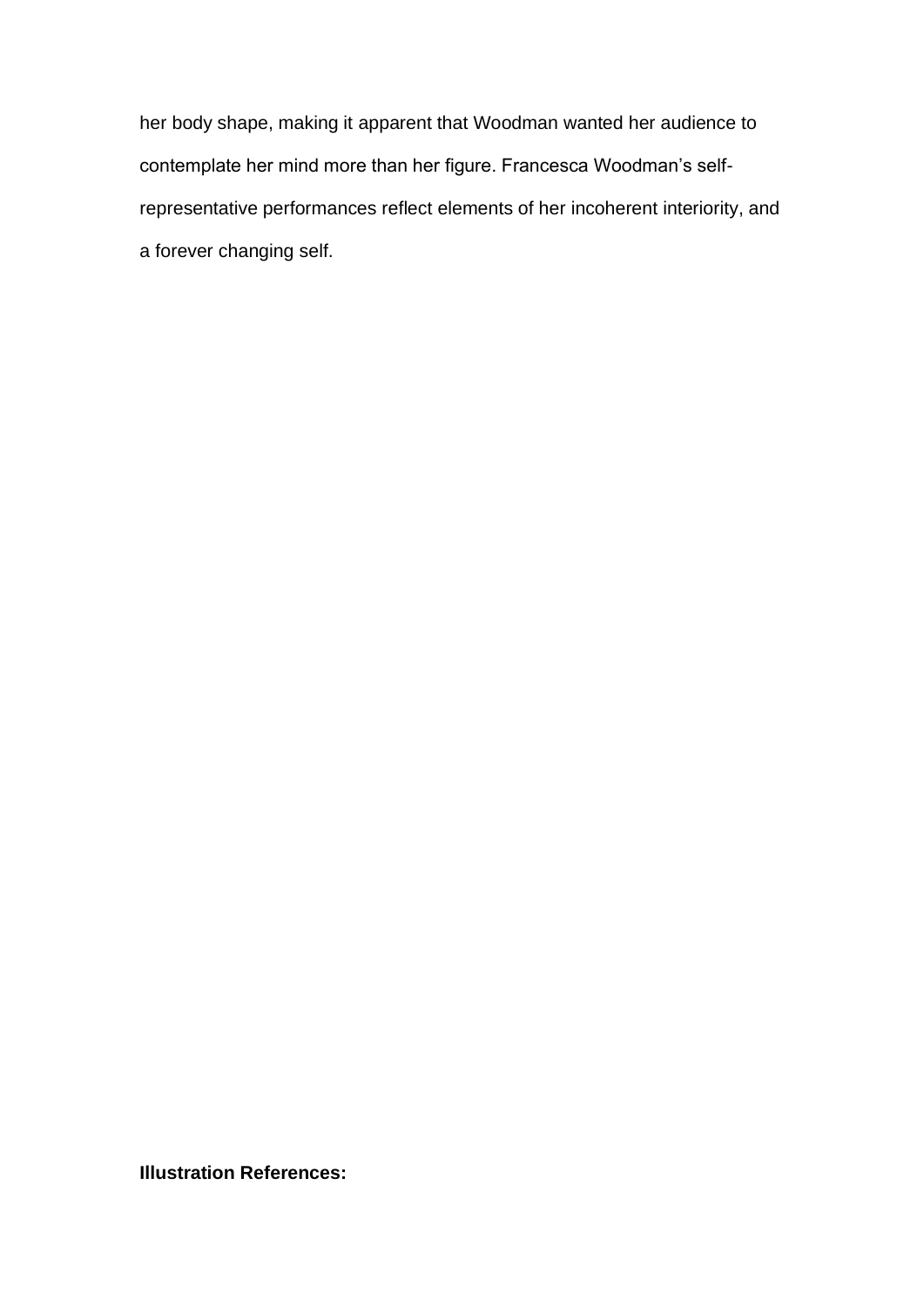**Fig. 1.** *House #4' Providence, Rhode Island, 1976 - Francesca Woodman*

TOWNSEND, C., 2006. *Francesca Woodman.* Phaidon: London

**Fig. 2.** *The Spirit Leaves the Body' 1968 - Duane Michals*

MICHALS, D., 1976. *Real Dreams. Photostories by Duane Michals.* Addison House: U.S.A

**Fig. 3.** From *'Space 2' Series, Providence, Rhode Island, 1977 - Francesca* 

*Woodman*

TOWNSEND, C., 2006. *Francesca Woodman.* Phaidon: London

## **Text References:**

BRIGHT, S., 2010. *Auto Focus: The Self-Portrait in Contemporary Photography.* Thames & Hudson: London

CLARKE, G., 1997. *The Photograph.* New York: Oxford

DURANT, M., 2010. Photography and Performance. *Aperture.* (issue 199) pp.31-7

JOYCE, C., 2009. Mask, Mimicry, Metamorphosis: Roger Caillois, Walter Benjamin and Surrealism in the 1930s. *Modernism/ Modernity, Volume 16 (*issue 1) pp. 61-86

KRELL, D., 1994. *Basic Writings. Martin Heidegger.* Routledge: London

LIVINGSTONE, M., 1997. *The Essential Duane Michals.* Thames & Hudson: London

MUNDY, J., 2001. *Surrealism. Desire Unbound.* Tate Publishing: London

O'REILLY, S., 2009. *The Body in Contemporary Photography.* Thames & Hudson: London

TOWNSEND, C., 2006. *Francesca Woodman.* Phaidon: London

## **BIBLIOGRAPHY:**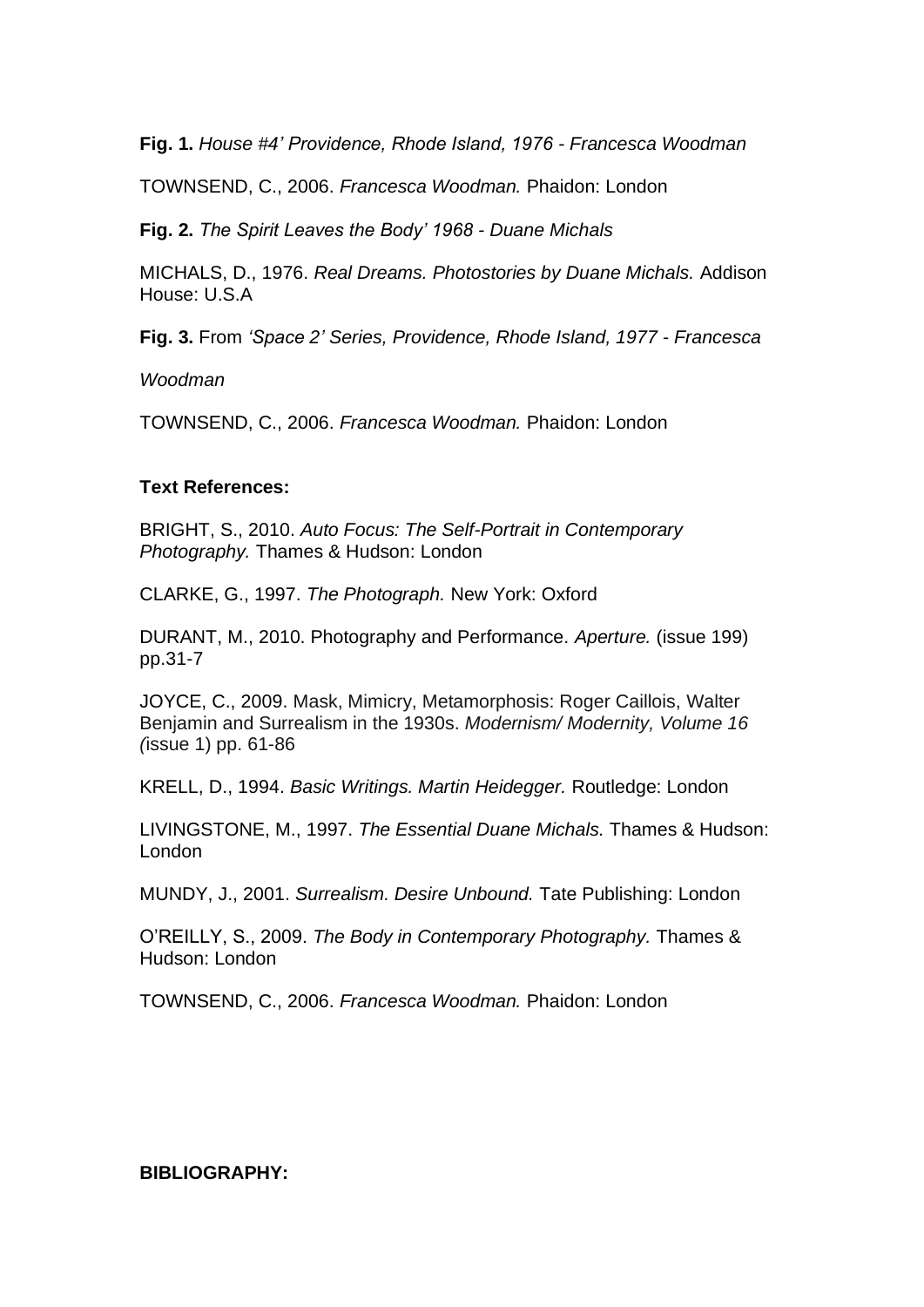#### **Books**

BRIGHT, S., 2005. *Art Photography Now.* Thames & Hudson: London

BRIGHT, S., 2010. *Auto Focus: The Self-Portrait in Contemporary Photography.* Thames & Hudson: London

BUTLER, J., 1990. *Gender Trouble. Feminism and the Subversion of Identity.* Routledge: London

BUTLER, L., 2004. *Undoing Gender.* Routledge: London

CLARK, T., 2002. *Martin Heidegger.* Routledge: London

CLARKE, G., 1997. *The Photograph.* New York: Oxford

EWING, W., 1998. *The Body.* Thames & Hudson: London

KARABELNIK, M., 2004. *Stripped Bare. The Body Revealed in Contemporary Art.* Merrell: London

KRELL, D., 1994. *Basic Writings. Martin Heidegger.* Routledge: London

LIVINGSTONE, M., 1997. *The Essential Duane Michals.* Thames & Hudson: London

MICHALS, D., 1976. *Real Dreams. Photostories by Duane Michals.* Addison House:U.S.A

MUNDY, J., 2001. *Surrealism. Desire Unbound.* Tate Publishing: London

O'REILLY, S., 2009. *The Body in Contemporary Photography.* Thames & Hudson: London

PULTZ, J., 1995. *Photography and the Body.* Calmann and King: London

SADLER, T., 1996. *Heidegger and Aristotle. The Question of Being.*  [Electronic version] The Athlone Press: London

TOWNSEND, C., 2006. *Francesca Woodman.* Phaidon: London

#### **eJournals:**

DURANT, M., 2010. Photography and Performance. *Aperture.* (issue 199) pp.31-7

JOYCE, C., 2009. Mask, Mimicry, Metamorphosis: Roger Caillois, Walter Benjamin and Surrealism in the 1930s. *Modernism/ Modernity, Volume 16 (*issue 1) pp. 61-86